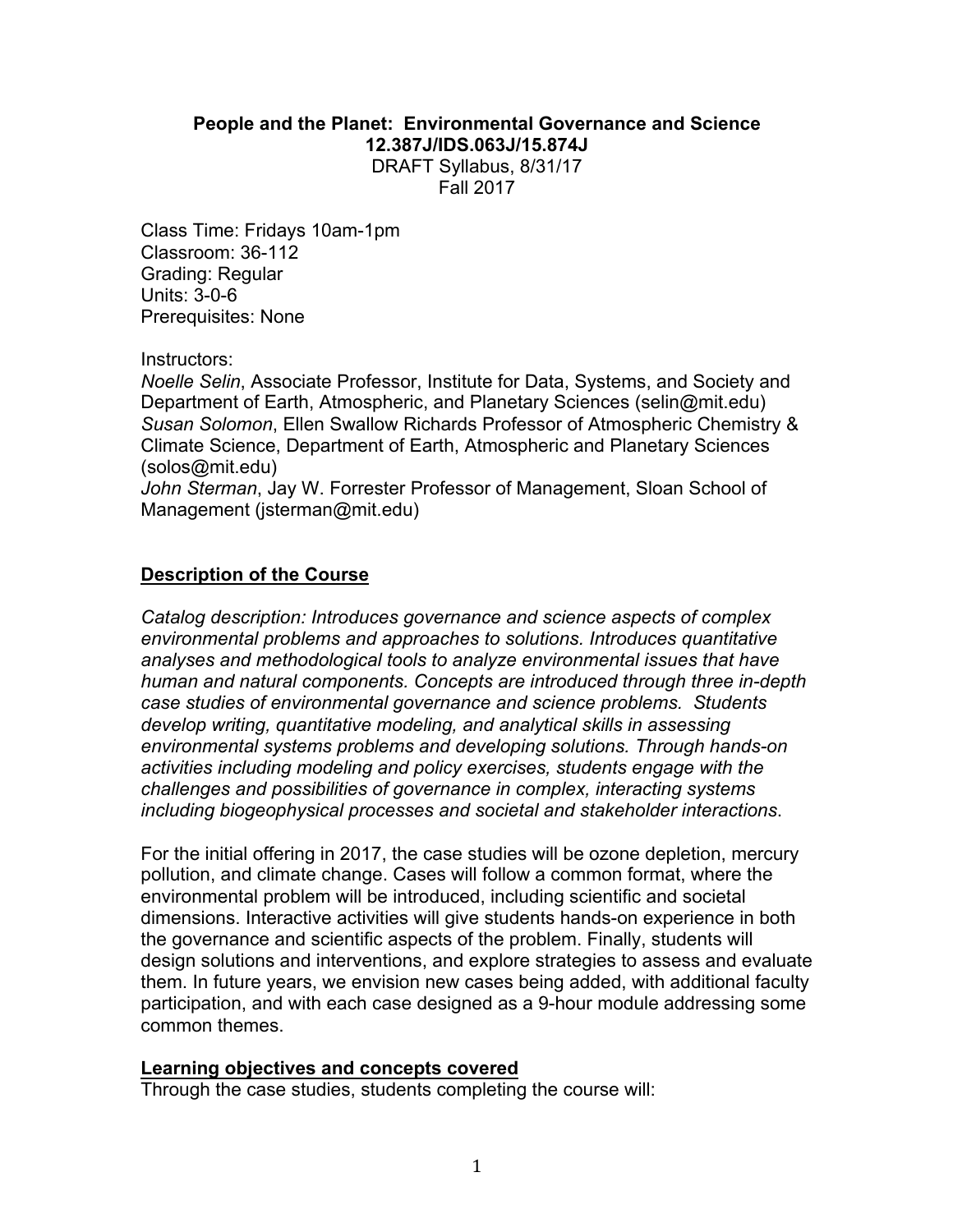- Understand the importance of relationships among population growth, economic growth, natural resources, technology and environmental challenges, including the drivers and impacts of environmental damages;
- Identify and understand the scientific principles and interactions that influence environmental systems in the cases presented;
- Identify and assess individual, collective, public, and private strategies to deal with environmental challenges, and their advantages and disadvantages;
- Use quantitative modeling tools to simulate environmental systems, including the impact of human activities;
- Compare different analytical lenses through which differing environmental problems can be viewed and assessed, including risk, economics, ethics, ecology, and policy analysis;
- Design potential solutions to address complex environmental challenges, incorporating both technical and policy constraints.

Topics introduced by the suite of cases will include (but are not limited to): sustainability; biogeochemical cycling; coupled human-natural systems; crossscale dynamics (local, regional, global); commons issues; stakeholder analysis; policy evaluation; legal perspectives; risk perception, economic analysis; environmental justice. Specific topics introduced in each case are listed below.

# **Course Requirements**

This course involves extensive participation by students, so attendance is mandatory, and students must come to class prepared to contribute thoughtfully to a discussion of the assigned readings and topics for all classes. To that end, we will designate class participants to serve as the student experts for a particular day. They will typically raise questions about the readings and lead small-group discussions on their assigned day(s).

Students will complete an assignment for each class topic (in 2017: ozone, mercury and climate change). For each case, students will have the option of completing an essay-based writing assignment or a quantitative problem set. Each student must complete at least one assignment of each type during the semester (i.e. either two essays and one quantitative problem set, or two problem sets and one essay). All essays should focus on an argument, i.e., an original position or viewpoint that is then defended. Guidelines will be distributed regarding content, style, and format.

Students will also complete a final project that will draw lessons from across the course topic areas to provide insights about environmental problems and their solutions. The project will incorporate a (group) presentation and an (individual) writing component. Students will form small teams and prepare a group presentation on a given case study. They will also write individual papers on the same topic. A preliminary list of potential topics is provided below. Each student group is encouraged to choose from the list; in exceptional cases an additional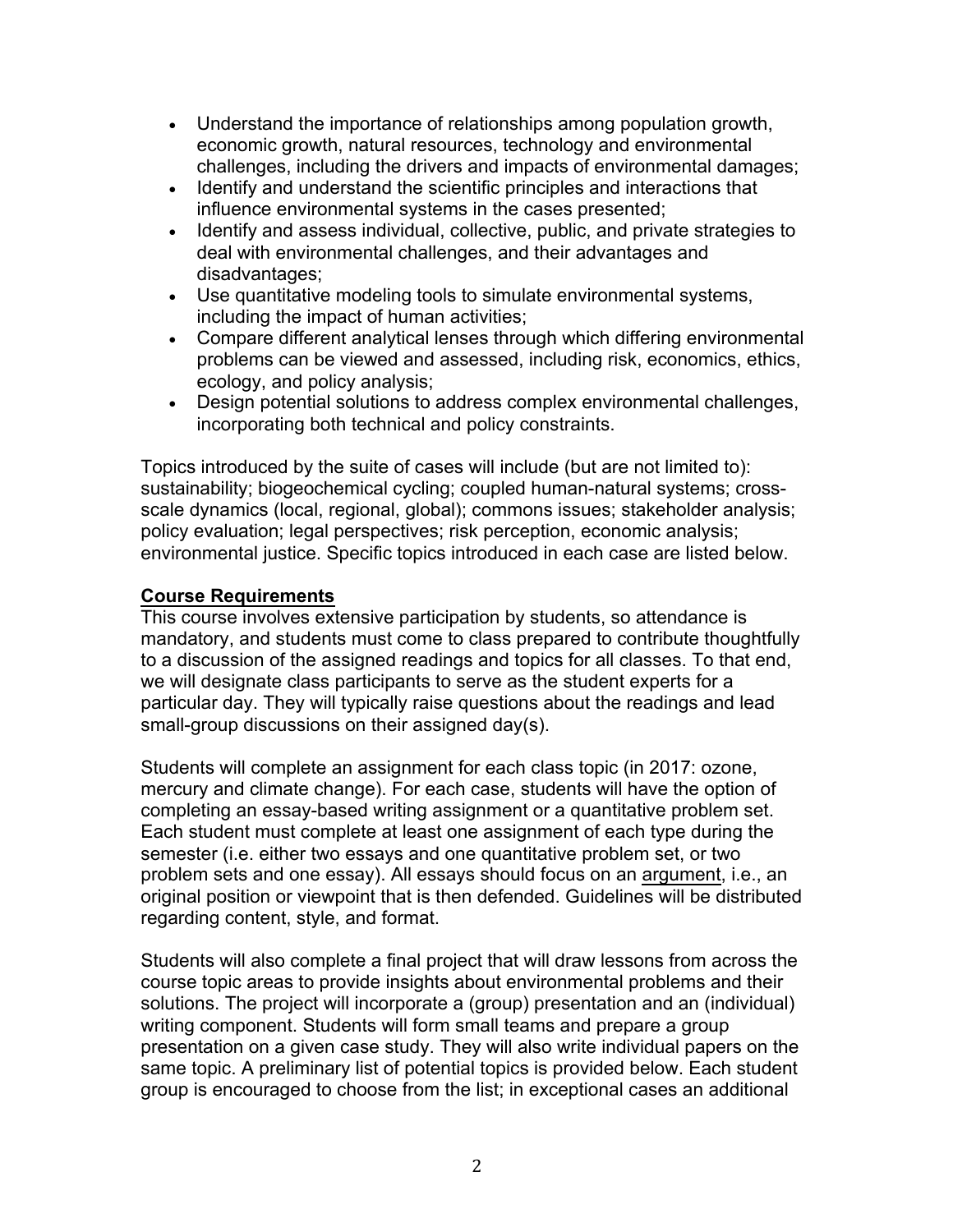topic can be proposed for consideration by the professors. For the group presentation, groups will (i) provide selected readings for the class, (ii) present a summary of the case to the class, and (iii) lead an in-class discussion on the case. In addition, students will provide individual written essays on their case study. One option is to discuss how their case compares and contrasts to a particular aspect or aspects of earlier case studies covered in the class.

### **Evaluations of Student Achievement**

Students will be evaluated on the quality of their contribution to the class as well as on their written work.

Grades will be based on the following, *approximate* formula:

| Class participation                                 | 15% |
|-----------------------------------------------------|-----|
| Case Study Problem Sets/Essays (3 total @ 20% each) | 60% |
| Final Project:                                      |     |
| Individual paper                                    | 15% |
| Group presentation                                  | 10% |

### **Reading Material**

The readings will all be available on the Stellar site for the course: https://learning-modules.mit.edu/class/index.html?uuid=/course/12/fa17/12.387

### **Semester Schedule**

#### **September 8: Introduction: Achieving a Sustainable Ecological Footprint**

Concepts introduced include sustainability; ecological footprint; I=PAT (Impact = Population\*Affluence\*Technology) and related frameworks; historical data and projections for population, economic output, and technology; stocks and flows; system dynamics

#### **September 15: Development of Environmental Policy in the US**

Students will learn about the development of environmental policy in the US in the 1960s and 1970s and its role in setting the stage for dealing with current challenges. A focused discussion will cover the concept of perception of risk. Concepts introduced include the history of environmental action in the US and comparison to some other countries; the influence of social movements; the development of scientific and societal understanding of potential ozone depletion in the 1970s and early national actions to reduce emissions of ozone depleting substances.

**September 22: Global Politics and Science ("The Mercury Game")** *Students will play "The Mercury Game," a role-play simulation designed to illustrate the interactions between science and governance in a global setting.* Concepts introduced include global governance frameworks (legally-binding vs. voluntary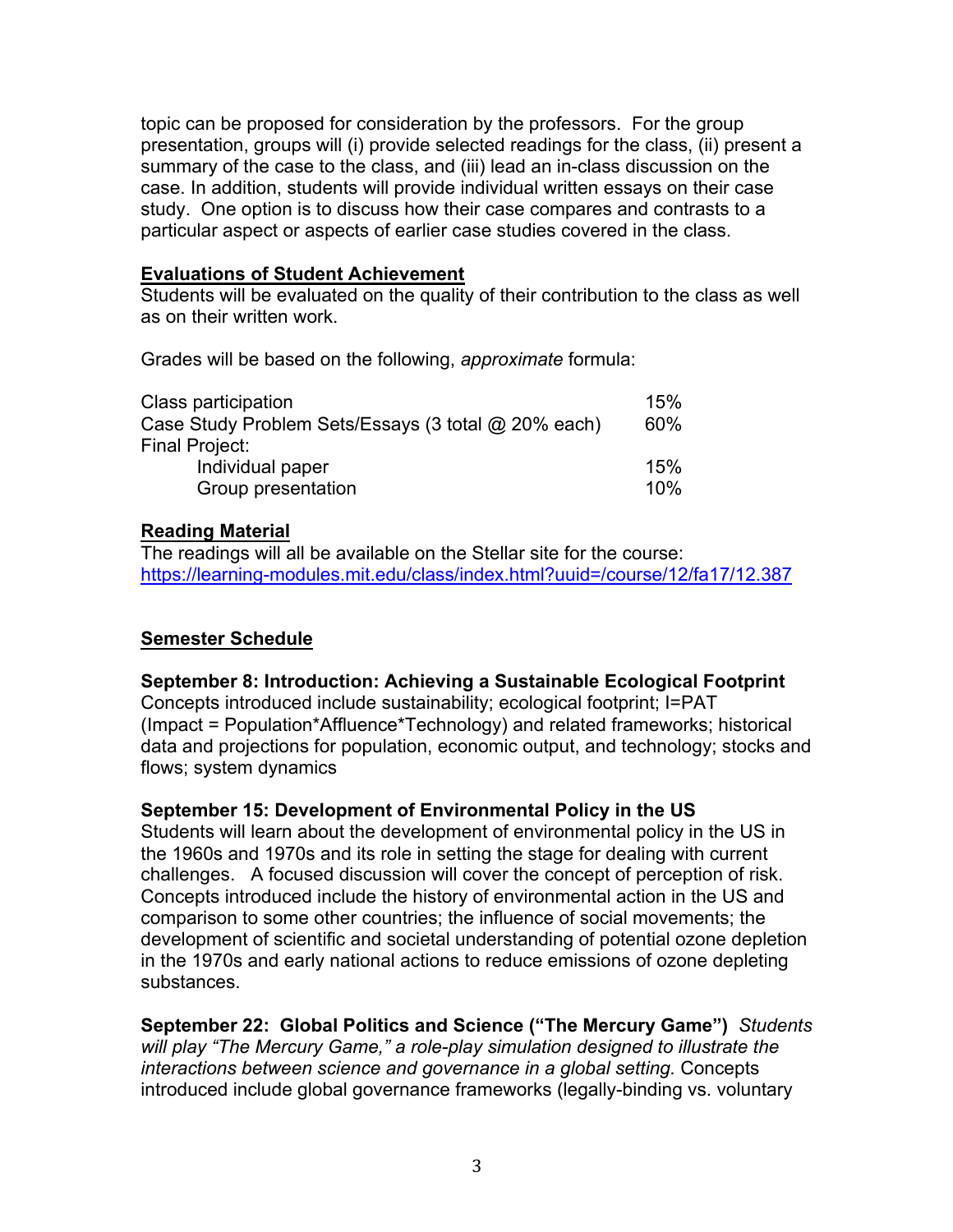approaches); international law and treaty-making; global environmental assessments; science-policy boundaries and their negotiation; the influence of politics, economics, and scientific uncertainty on decision-making; developed and developing country perspectives (north-south dynamics); financing and capacitybuilding

## **September 29 (No Class: Student Holiday; Students will have the opportunity to follow the internet coverage of negotiations on the global mercury convention)**

### **October 6: Ozone Science and Politics – Part 1**

Students will learn about ozone science and will build a two-box model to simulate how emissions of ozone depleting substances can spread throughout the globe. Concepts include scientific background of ozone depletion up to the discovery of the Antarctic ozone hole; how ozone is monitored, development of a framework for understanding the spread of chemical contaminants between the hemispheres and interpretation of observations (using a box model).

### **October 13: Ozone Science and Politics – Part 2**

Students will learn how the international Montreal Protocol was designed by governments and amended over time to progressively address ozone-depleting substances in applications ranging from spray cans to fire extinguishers. Concepts include: how the Antarctic ozone hole was discovered; how scientific evidence was gathered to attribute its cause; the role of science, technology, and assessments in the Montreal Protocol; how different national interests influenced the structure and development of the Montreal Protocol over time.

### **October 20: Mercury: Biogeochemical cycling and scientific processes**

*Students will learn about mercury science, and build a model of the global biogeochemical cycle of mercury, evaluating different policy scenarios.* Concepts include land-atmosphere interactions, atmospheric chemical processes, global biogeochemical cycling, sources-sinks, scale issues (local to global), ecosystem processes, biological processes (methylation, bioaccumulation), human and environmental toxicology.

#### **October 27: Mercury: Regulatory challenges and environmental justice**

*Students will learn about and discuss strategies to address mercury contamination at a local scale, with an emphasis on legal processes and environmental justice through examining mercury regulation and community responses.*

Concepts covered include cost-benefit analysis, risk assessment, environmental justice, regulatory analysis, legal perspectives, environmental ethics.

### **November 3 Climate change**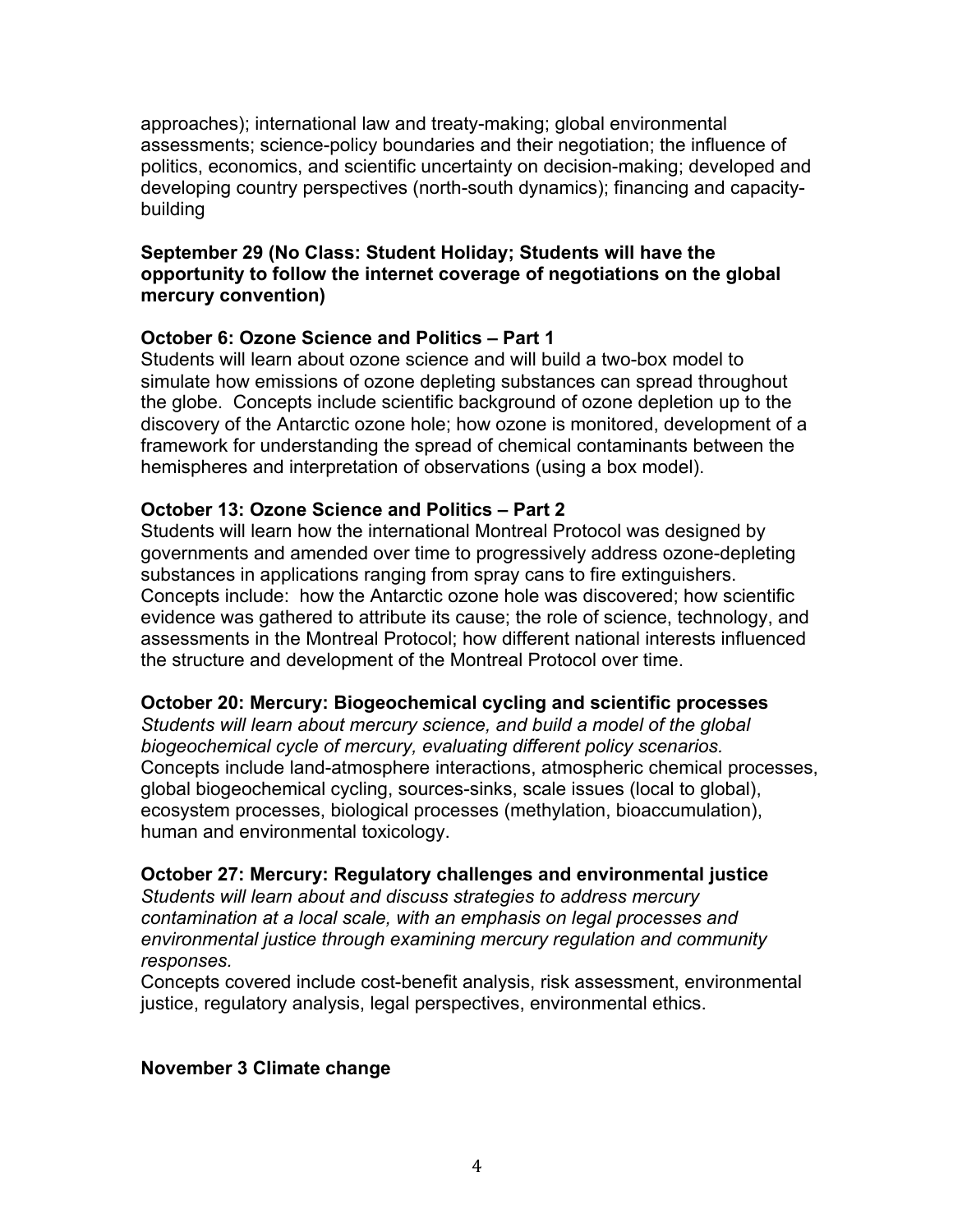*World Climate role-play simulation.* One week prior to COP23, during the 2017 UN climate summit to be held in Bonn, Germany, students will take the roles of delegates to the COP and negotiate a climate agreement designed to limit global warming "well below 2°C... and pursuing efforts to limit the temperature increase to 1.5°C," as called for in the 2015 Paris Accord. Students will evaluate the impacts of their proposals using a dynamic simulation model that has been used by senior policymakers and negotiators from the UN, US, China, France, Brazil and other nations.

## **November 10 (No Class: Veterans' Day)**

## **November 17 Climate change**

Students will learn about the science of global warming and climate change, including the sources and impacts of different greenhouse gases (GHGs), the carbon cycle and other biogeochemical cycles, and the physical processes implicated in climate change. Additional topics include technologies for GHG mitigation and adaptation, including renewable energy, energy efficiency, deforestation and land use, and the economics of these approaches. We will debrief the outcome of COP23, the UN climate conference.

## **November 24 (No Class: Thanksgiving break)**

## **December 1 Climate change**

We address the psychological, social and political issues arising in climate change. How have the nations of the world sought to address the problem? What accounts for the gap between scientific knowledge of climate change and public understanding of the issue? How can the policy process be improved so that actions to address climate change are grounded in the best available scientific knowledge?

# **December 8 Student presentations and wrap-up**

# **Assignments and Logistics**

**Due Dates**

**October 20: Ozone assignment due (can be an essay on the readings, with a novel clear argument and support for the argument; or can be a technical problem set building off of the box model concepts developed during class).**

### **Nov 3: Mercury assignment due**

**Nov 17: Description of final project due (1 page; covers what the project is, what literature will be used, how group will work together, including roles of individual members and tentative schedule for how the group will work) December 1: Climate assignment due**

**December 8: Final project due: Student Case Studies (see appendix)**